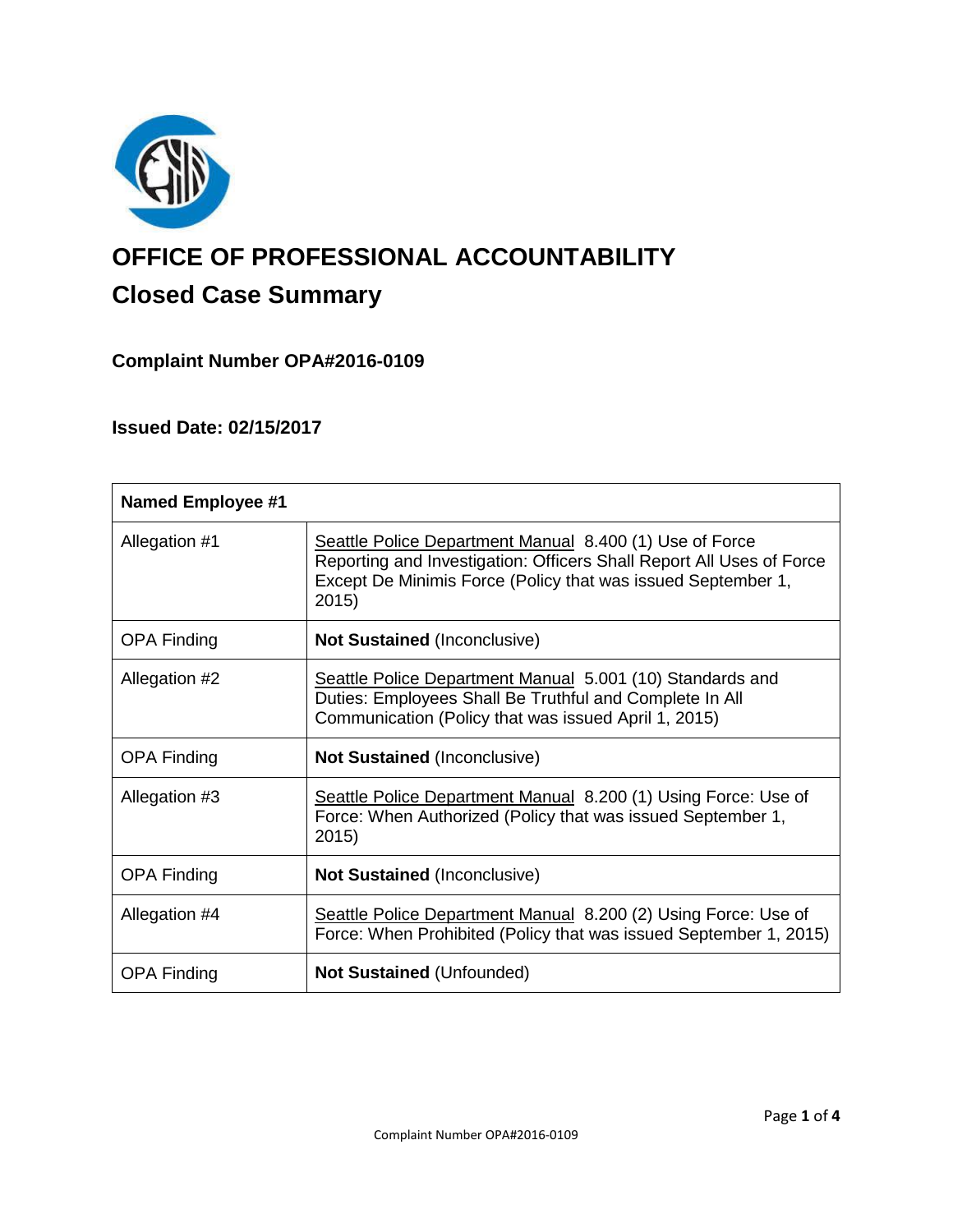| Allegation #5           | Seattle Police Department Manual 5.001 (9) Standards and Duties:<br>Employees Shall Strive to be Professional at all Times (Policy that<br>was issued April 1, 2015) |
|-------------------------|----------------------------------------------------------------------------------------------------------------------------------------------------------------------|
| <b>OPA Finding</b>      | <b>Not Sustained (Inconclusive)</b>                                                                                                                                  |
| <b>Final Discipline</b> | N/A                                                                                                                                                                  |

| <b>Named Employee #2</b> |                                                                                                                                                        |
|--------------------------|--------------------------------------------------------------------------------------------------------------------------------------------------------|
| Allegation #1            | Seattle Police Department Manual 16.090 (6) In Car Video System:<br>Employees Will Record Police Activity (Policy that was issued<br>February 1, 2015) |
| <b>OPA Finding</b>       | Not Sustained (Lawful and Proper)                                                                                                                      |
| <b>Final Discipline</b>  | N/A                                                                                                                                                    |

## **INCIDENT SYNOPSIS**

The complainant discussed use of force issues with Named Employee #1. During the intake of this complaint, OPA added an allegation for Named Employee #2.

## **COMPLAINT**

The complainant alleged that Named Employee #1 did not fully report a use of force to the screening Sergeant. OPA added an allegation for Named Employee #2 of not having In-Car Video (ICV) of the incident.

## **INVESTIGATION**

The OPA investigation included the following actions:

- 1. Review of the complaint memo
- 2. Review of In-Car Videos (ICV)
- 3. Search for and review of all relevant records and other evidence
- 4. Interviews of SPD employees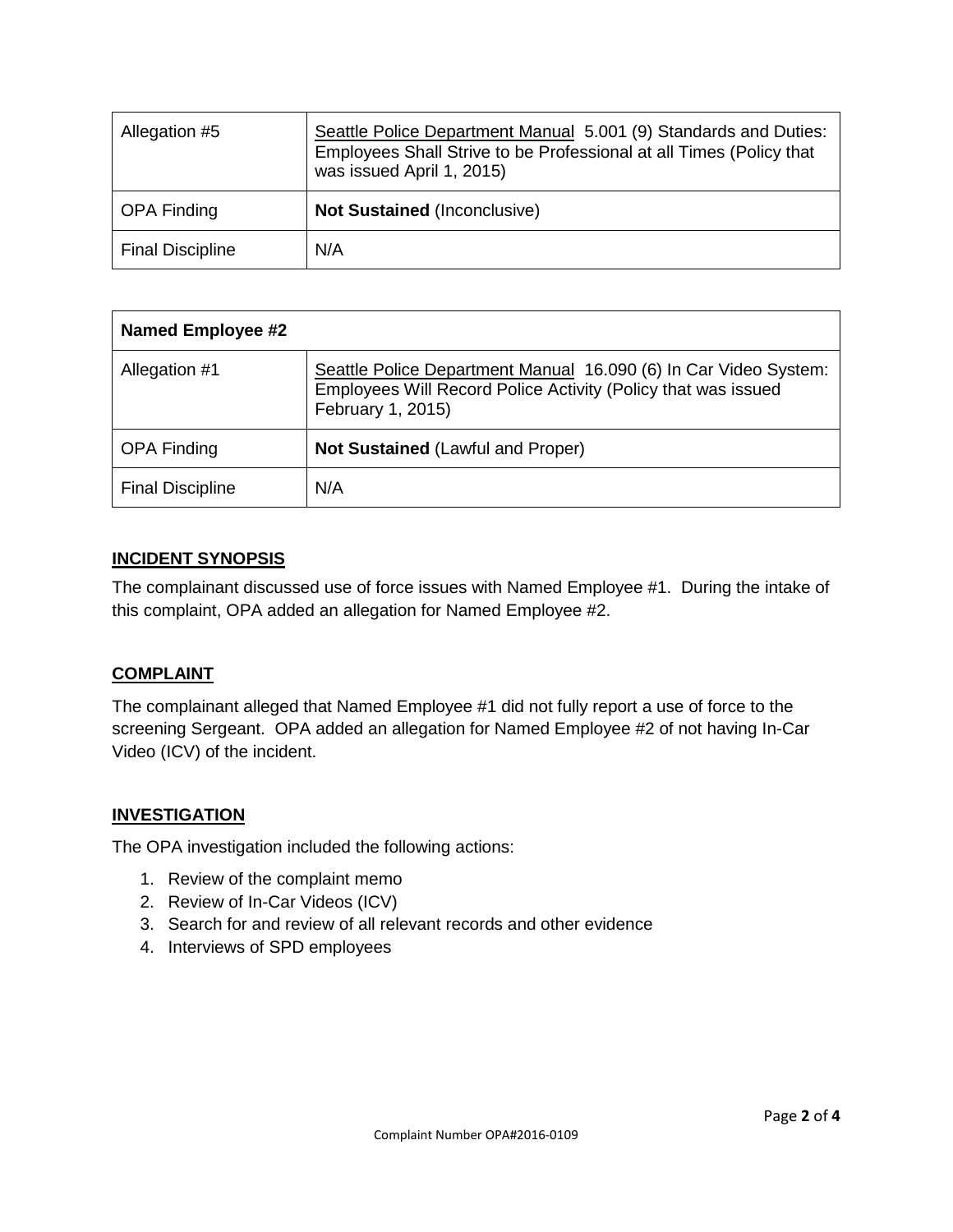## **ANALYSIS AND CONCLUSION**

These allegations were based on a conversation the complainant had with Named Employee #1 about a prior incident. The complainant's recollection was that Named Employee #1 boasted of having used excessive force on a subject and then concealing this fact when he screened the incident with his Sergeant. Named Employee #1 told OPA he did not say this to the complainant and there must have been some misunderstanding. There was a third person present during this conversation, an officer from a different agency, but he told OPA he was in the back seat and distracted by working on his laptop, so was not paying attention to what the complainant and Named Employee #1 were saying in the front seat. OPA was able to determine the incident that was being discussed and reviewed all available reports and videos, as well as interviewed the officers present. Attempts were made to interview the subject, but he did not respond to OPA attempts to contact him. OPA was unable to find a preponderance of evidence to either support or refute the following allegations:

- Allegation #1 That Named Employee #1 failed to report use of force greater than de minimis.
- Allegation #2 That Named Employee #1 knowingly provided false information to his supervisor regarding his use of force on the subject.
- Allegation  $#3$  That Named Employee  $#1$  used force on the subject that was not reasonable, necessary and/or proportional.
- Allegation #5 That Named Employee #1 acted in an unprofessional manner in his conversation with the complainant in front of an officer from another jurisdiction.

There was no evidence to support the allegation that Named Employee #1 used force on the subject while the subject was handcuffed or for retaliation or punishment.

The OPA investigation found that Named Employee #2 was operating a patrol vehicle with a recent history of ICV problems and had put in a work ticket for problems he was having with the ICV.